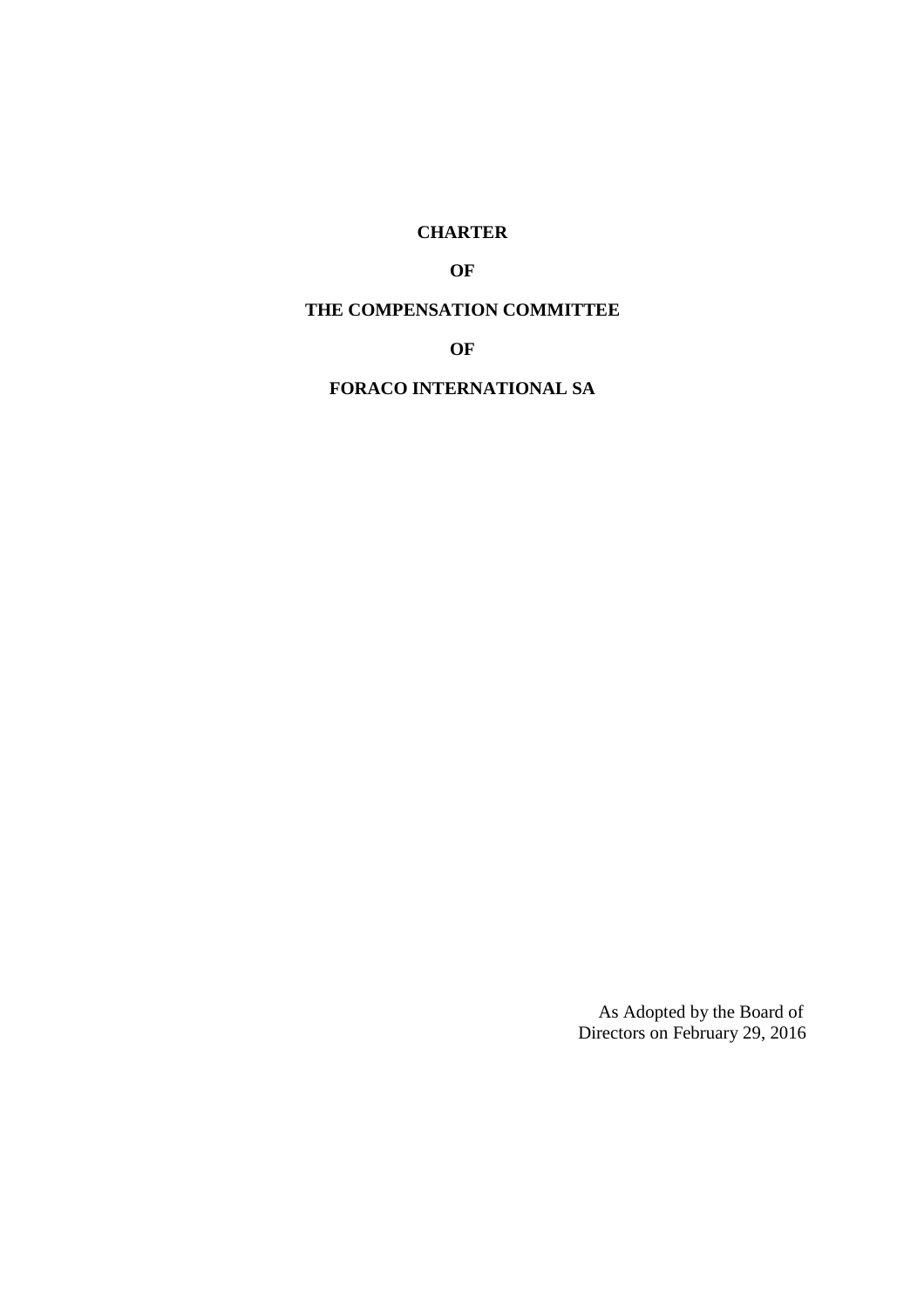## **FORACO INTERNATIONAL SA (the "Company")**

### **CHARTER OF THE COMPENSATION COMMITTEE**

The Compensation Committee (the "Committee") is a committee of the board of directors (the "Board") of the Company. The role of the Committee, subject to applicable laws and obligations imposed by the French Code de Commerce and the Company's constating documents, is to:

- (a) establish a remuneration and benefits plan for directors, executives and other key employees;
- (b) review the adequacy and form of compensation of directors and senior management;
- (c) establish a plan of succession;
- (d) undertake the performance evaluation of the CEO and the Vice-CEO in consultation with the Chair; and
- (e) make recommendations to the Board.

#### **Duties and Responsibilities**

The Committee will have the following duties and responsibilities:

#### *Human Resources*

- To oversee the corporate succession and development plans for the Company at the executive officer level.
- To review any hirings, transfers, promotions and severance or similar termination payments proposed to be made to any current or former member of senior management of the Company.
- To periodically review and monitor executive development programs and management assessment programs.
- To prepare and issue the evaluations and reports required under the heading "Reports" below.
- To periodically review and monitor the overall employment environment of the Company.
- To consider any such other human resources issues as it considers appropriate or as may be referred to it by the Board.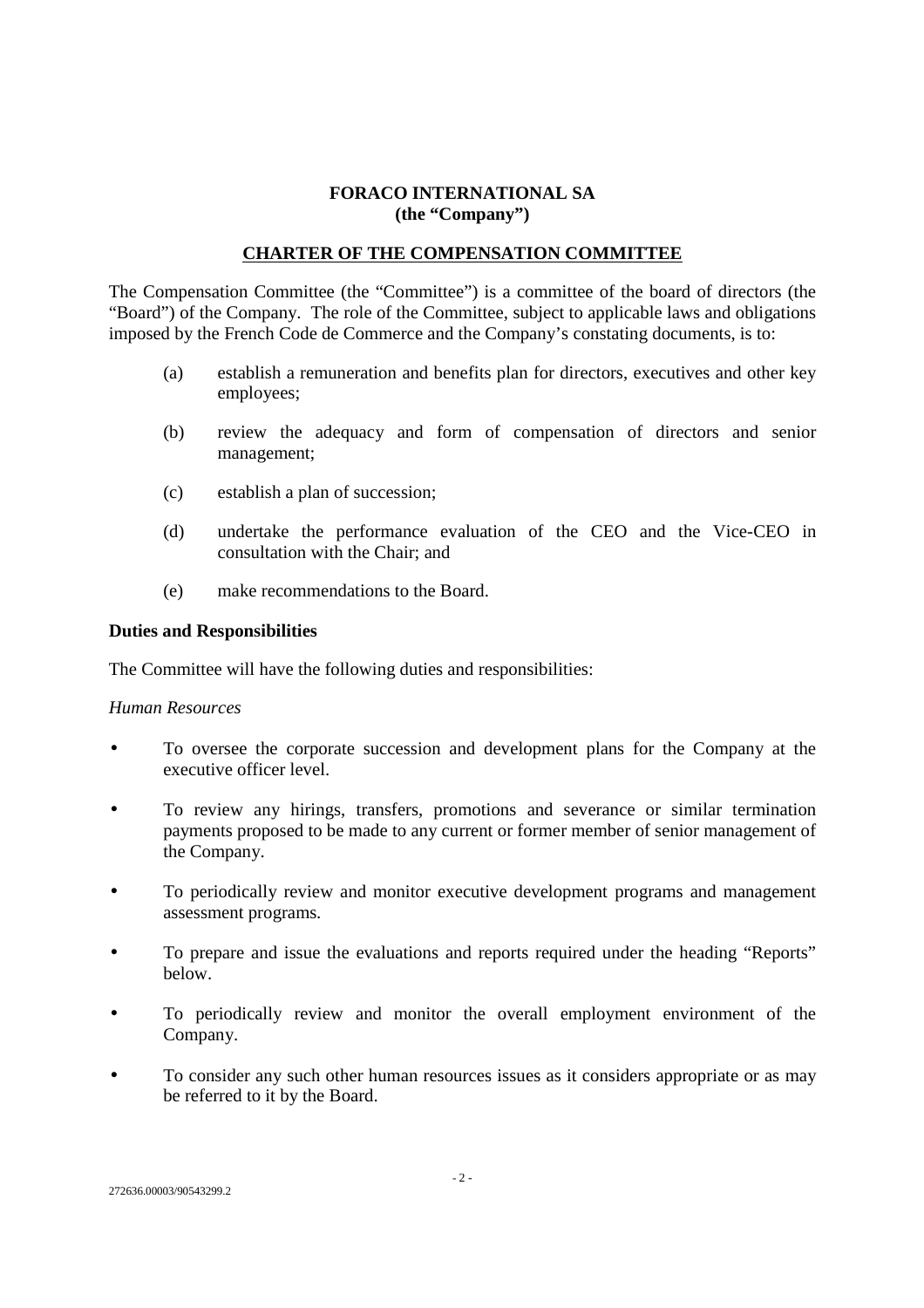### *Compensation*

- In consultation with senior management, the Committee shall establish the Company's general compensation philosophy, and oversee the development and implementation of compensation programs in order to support the Company's overall business objectives, attract and retain key executives and provide appropriate compensation at a reasonable cost while enhancing shareholder value creation.
- To, at least annually, review corporate goals and objectives relevant to the compensation of the CEO the Vice-CEO, evaluate the performance of the CEO and Vice-CEO in light of those goals and objectives, and set the CEO and Vice-CEO's compensations level based on this evaluation, subject to the approval of the Board. In determining the longterm incentive component of CEO and Vice-CEO compensations, the Committee shall consider, among other factors, the terms of the CEO and Vice-CEO's employment agreements, the Company's performance and relative shareholder return, the value of similar incentive awards to CEOs at comparable companies and the awards given to the CEO and Vice-CEO's in past years.
- To review any compensation and compensation programs applicable to the senior management of the Company. In undertaking such review the Committee will:
	- (a) obtain compensation data concerning companies that would be regarded as comparable to the Company, and, to the extent possible, understand the basis upon which such comparable companies compensate senior management;
	- (b) ensure that the CEO and Vice-CEO have a policy of meeting with senior management from time to time with a view to understanding personal needs, requirements and expectations and monitor the Company's responsiveness to the concerns of senior management; and
	- (c) document proceedings and decisions with a view to justifying, to the extent necessary, decisions that have been reached to shareholders and other key stakeholders.
- To make recommendations to the Board with respect to the Company's incentive compensation plans and equity-based plans, oversee the activities of the individuals and committees responsible for administering these plans, and discharge any responsibilities imposed on the Committee by any of these plans.
- To recommend to the Board, from time to time, the remuneration to be paid by the Company to directors in light of time commitment, fees paid by comparable companies and responsibilities.
- To oversee the identification, consideration and management of risks associated with the Company's compensation philosophy and programs, and review disclosure on: (i) the role of the Committee and the Board in that regard; (ii) the practices used to identify and mitigate any such risks (particularly inappropriate or excessive risks); and (iii) any risk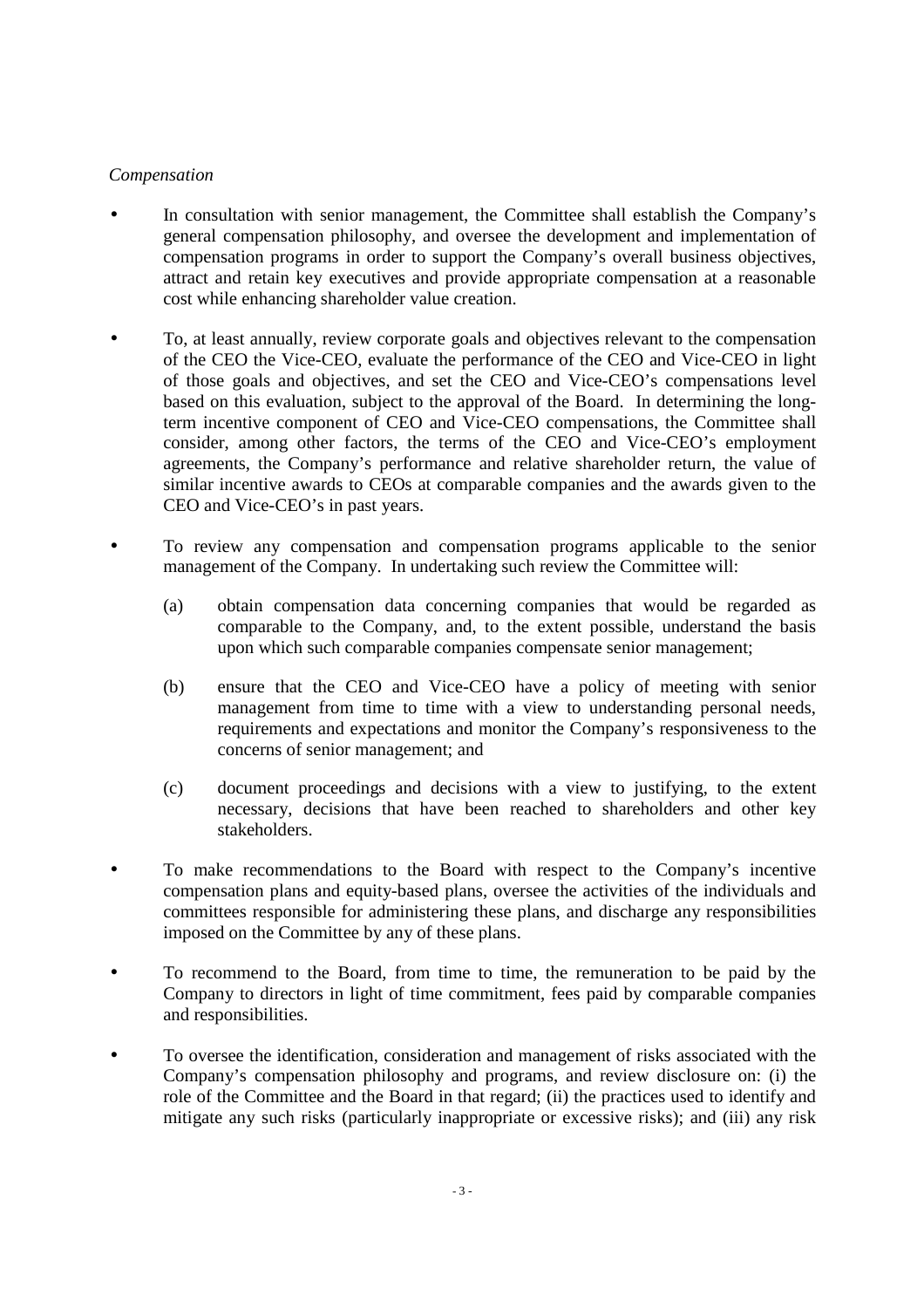identified as part of the compensation philosophy and programs which is reasonably likely to have a material adverse effect on the Company.

- To review executive compensation disclosure before the Company publicly discloses this information, including the executive compensation information to be included in the Company's management proxy circular for its annual meeting of shareholders.
- To keep abreast of current developments in executive compensation in companies engaged in similar industries.
- Any other duties or responsibilities expressly delegated to the Committee by the Board from time to time relating to the Company's compensation programs.

## **Membership**

- The Committee shall consist solely of three or more members of the Board**,** each of whom the Board has determined has no material relationship with the Company and is otherwise "independent" under applicable securities laws and stock exchange rules.
- Members of the Committee shall be appointed from time to time by the Board and may be removed from office or replaced at any time by the Board. Any member shall cease to be a member upon ceasing to be a director. Each member of the Committee shall hold office until the close of the next annual meeting of shareholders of the Company or until the member ceases to be a director, resigns or is replaced, whichever first occurs.
- Where a vacancy occurs at any time in the membership of the Committee, it may be filled by the Board. The Board shall fill any vacancy whenever necessary to maintain a Committee membership of at least three directors.
- The members of the Committee shall be entitled to receive such remuneration for acting as members of the Committee as the Board may from time to time determine.

## **Procedures**

- The Board shall appoint one of the directors elected to the Committee as the Chair of the Committee (the "Chair"). In the absence of the appointed Chair from any meeting of the Committee, the members shall elect a Chair from those in attendance to act as Chair of the meeting.
- The Chair will appoint a secretary (the "Secretary") who will keep minutes of all meetings. The Secretary does not have to be a member of the Committee or a director and can be changed by simple notice from the Chair.
- No business may be transacted by the Committee except at a meeting of its members at which a quorum of the Committee is present or by resolution in writing signed by all the members of the Committee. A majority of the members of the Committee shall